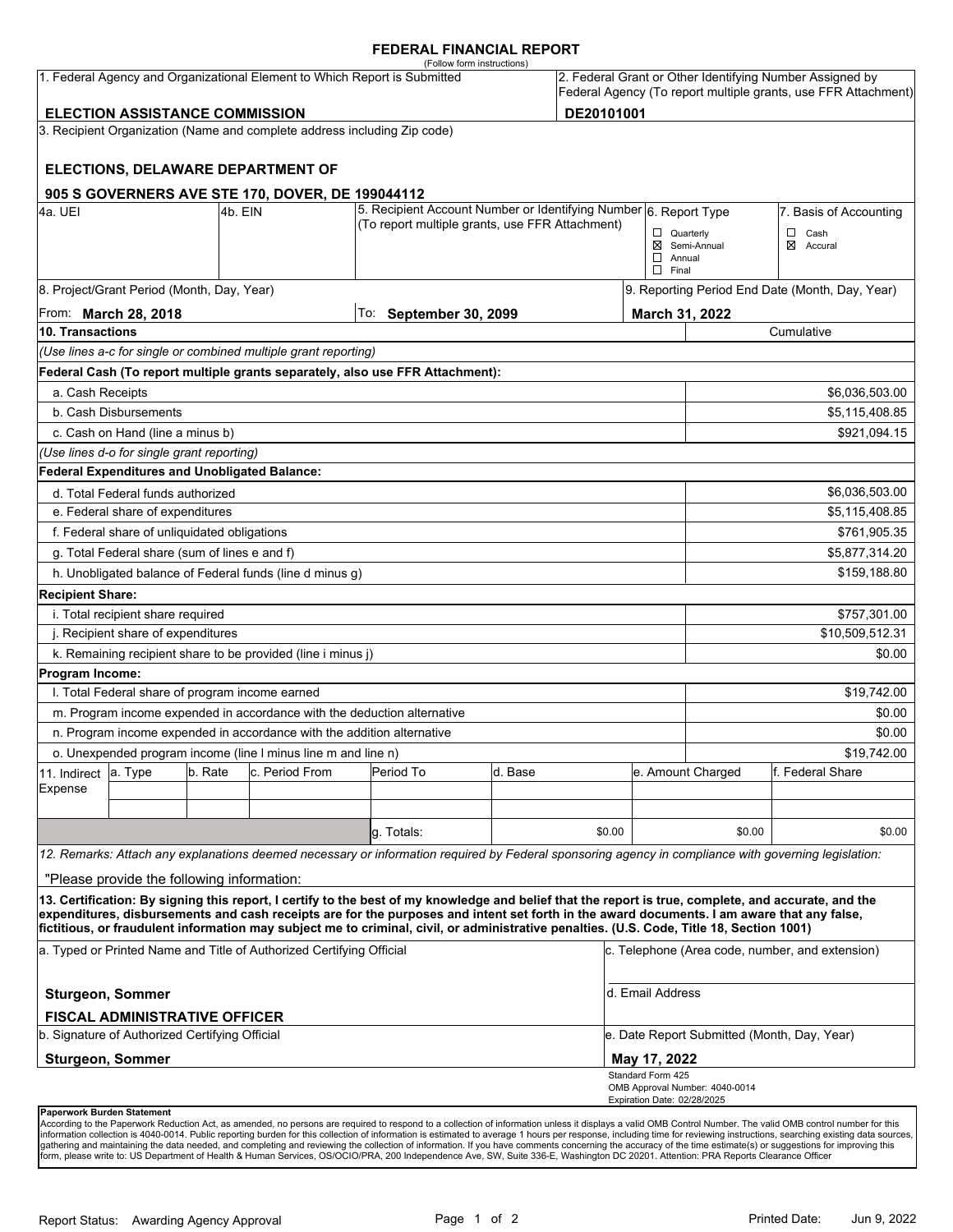| <b>FEDERAL FINANCIAL REPORT</b><br>(Additional Page) |                                                                                                                                                                                                                                                                                                                       |  |  |  |  |
|------------------------------------------------------|-----------------------------------------------------------------------------------------------------------------------------------------------------------------------------------------------------------------------------------------------------------------------------------------------------------------------|--|--|--|--|
| Federal Agency & Organization                        | : ELECTION ASSISTANCE COMMISSION                                                                                                                                                                                                                                                                                      |  |  |  |  |
| <b>Federal Grant ID</b><br>÷                         | DE20101001                                                                                                                                                                                                                                                                                                            |  |  |  |  |
| <b>Recipient Organization</b>                        | ELECTIONS, DELAWARE DEPARTMENT OF                                                                                                                                                                                                                                                                                     |  |  |  |  |
|                                                      | 905 S GOVERNERS AVE STE 170, DOVER, DE 199044112                                                                                                                                                                                                                                                                      |  |  |  |  |
| UEI                                                  |                                                                                                                                                                                                                                                                                                                       |  |  |  |  |
| <b>UEI Status when Certified</b>                     |                                                                                                                                                                                                                                                                                                                       |  |  |  |  |
| EIN                                                  |                                                                                                                                                                                                                                                                                                                       |  |  |  |  |
| Reporting Period End Date                            | March 31, 2022                                                                                                                                                                                                                                                                                                        |  |  |  |  |
| Status                                               | <b>Awarding Agency Approval</b>                                                                                                                                                                                                                                                                                       |  |  |  |  |
| Remarks                                              | "Please provide the following information:                                                                                                                                                                                                                                                                            |  |  |  |  |
|                                                      | State interest earned (current fiscal year): \$0<br>State interest expended (current fiscal year): \$0<br>Program income earned (current fiscal year): \$<br>Program income earned breakdown (current fiscal year): \$ Source: e.g. Sale of<br>registration list<br>Program income expended (current fiscal year): \$ |  |  |  |  |
|                                                      | No intestest earned during this fiscal year.                                                                                                                                                                                                                                                                          |  |  |  |  |

**Federal Agency Review** 

Reviewer Name Phone # Email Review Date Review Comments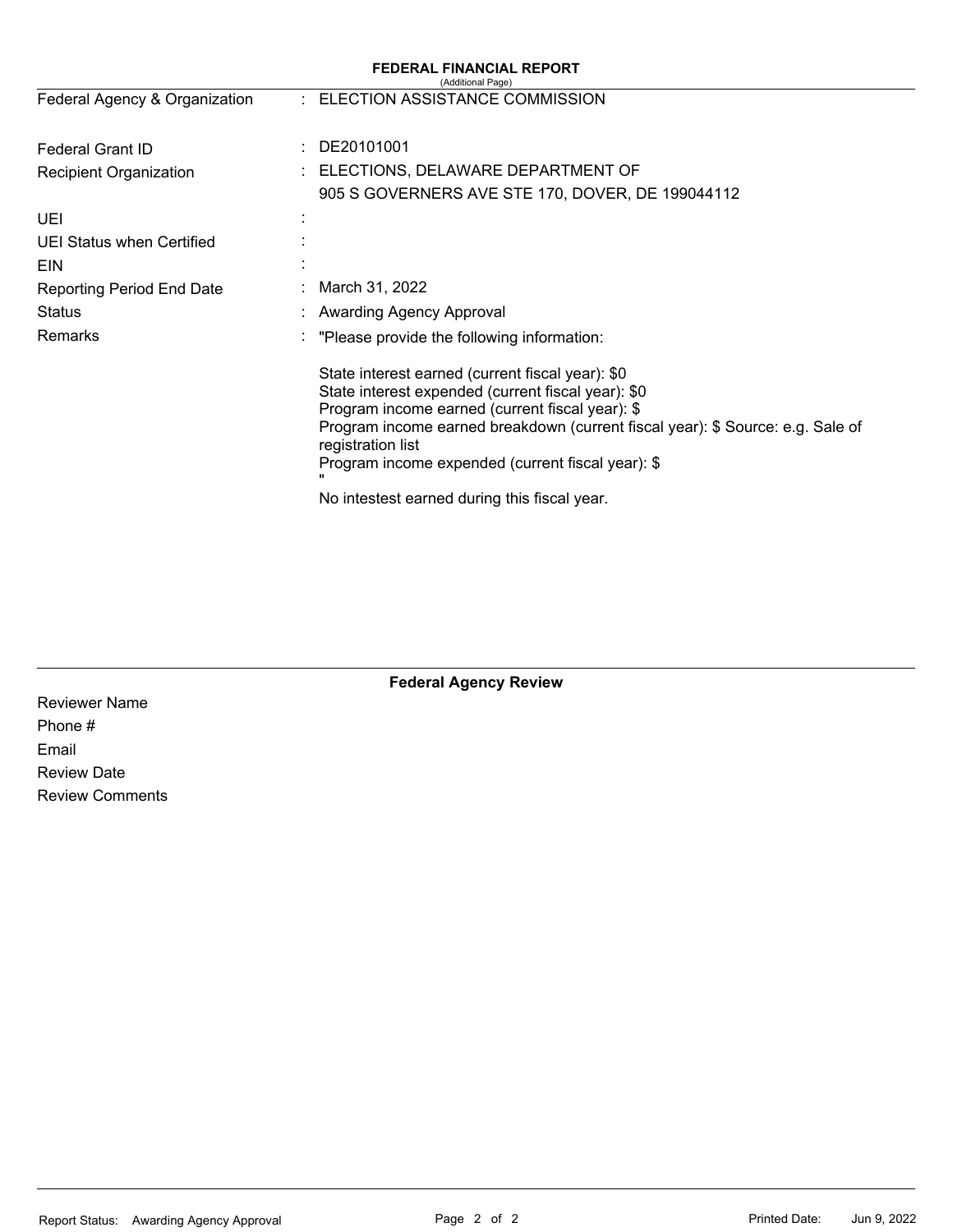# ZUZ I-ZUZZ EAU Progress Report

l

## 3. EAC Progress Report

### **1. State or Territory:**

Delaware

### **2. Grant Number:**

DE20101001

#### **3. Report:**

Semi-Annual (Oct 1 - March 31)

#### **4. Grant:**

Election Security

#### **5. Reporting Period Start Date**

10/01/2021

#### **6. Reporting Period End Date**

03/31/2022

l

## 4. Progress and Narrative

**7. Describe in detail what happened during this reporting period and explain how you implemented the approved grant activities in accordance with your State Plan/Program Narrative.** *(Note: Your activities should align with your Grant Cost Categories Table.)* 

We have had no significant activity during this reporting period. We have ordered new poll books and voting machines to be delivered when available, and therefore have encumbered [\\$694,450.00](https://694,450.00) for this expenditure.

**8. Describe any significant changes to your program during the project, including changes to your original State**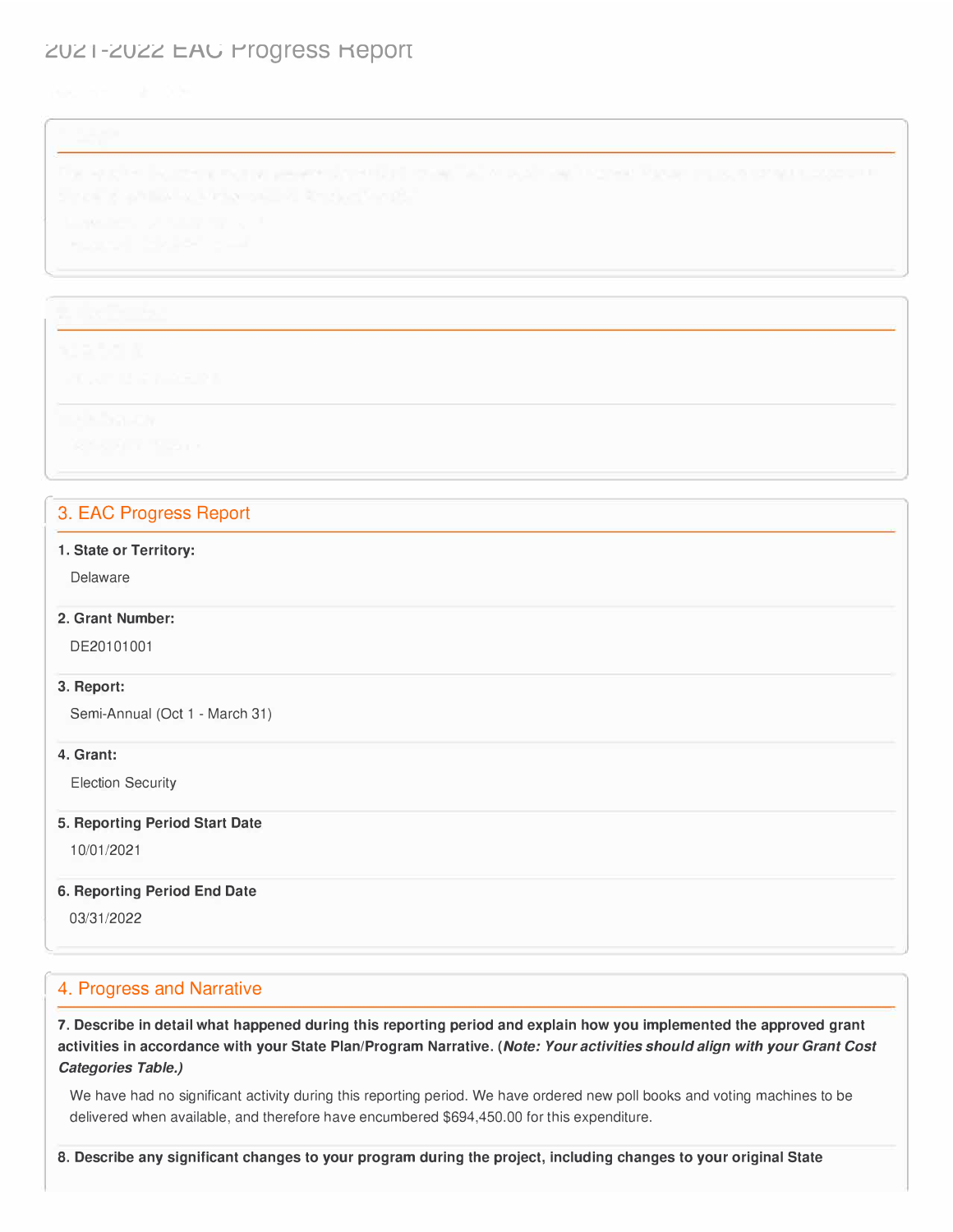**Plan/Program Narrative or favorable developments that improved program efficiency and/or service delivery.** 

N/A

#### **9. Issues Encountered:**

**Describe all major issues that arose during the implementation of the project and the reasons why established goals were not met, if applicable. Address each issue separately and describe whether and how the issues were resolved. Also, briefly discuss the implications of any unresolved issues or concerns.** 

N/A

**10. Provide a description of any training conducted, including security training.**

N/A

**11. Subgrants:**

**Did your office provide subawards to local jurisdictions during this reporting period?** 

No

**12. Match:**

**Describe how you are meeting or have met the matching requirement.** 

We have met our state match using state funding from 2018 grant match.

**13. Report on the number and type of articles of voting equipment obtained with the funds. Include the amount expended on the expenditure table.** 

We have not expended any funding during this reporting period on voting equipment. However, we have encumbered \$[694,450.00](https://694,450.00) for new voting equipment to be delivered when available.

## 5. Expenditures

## **14. Current Period Amount Expended and Unliquidated Obligations**

## **GRANT COST CATEGORIES- FEDERAL**

Voting Equipment and Processes: : \$694450

Total : \$694450

**Comments:** We have had no expenditures during this period. We did encumber \$[694,450.00](https://694,450.00) for Voting Equipment and Processes.

## **15. GRANT COST CATEGORIES- MATCH**

Other (Specify below) : \$247

Total : \$247 l **Comments:** Technology: \$247.07

\_\_\_\_\_\_\_\_\_\_\_\_\_\_\_\_\_\_\_\_\_\_\_\_\_\_\_\_\_ \_\_\_\_\_\_\_\_\_ **7. Expenditures**<br>16. Confirm Total Grant Expenditure Amounts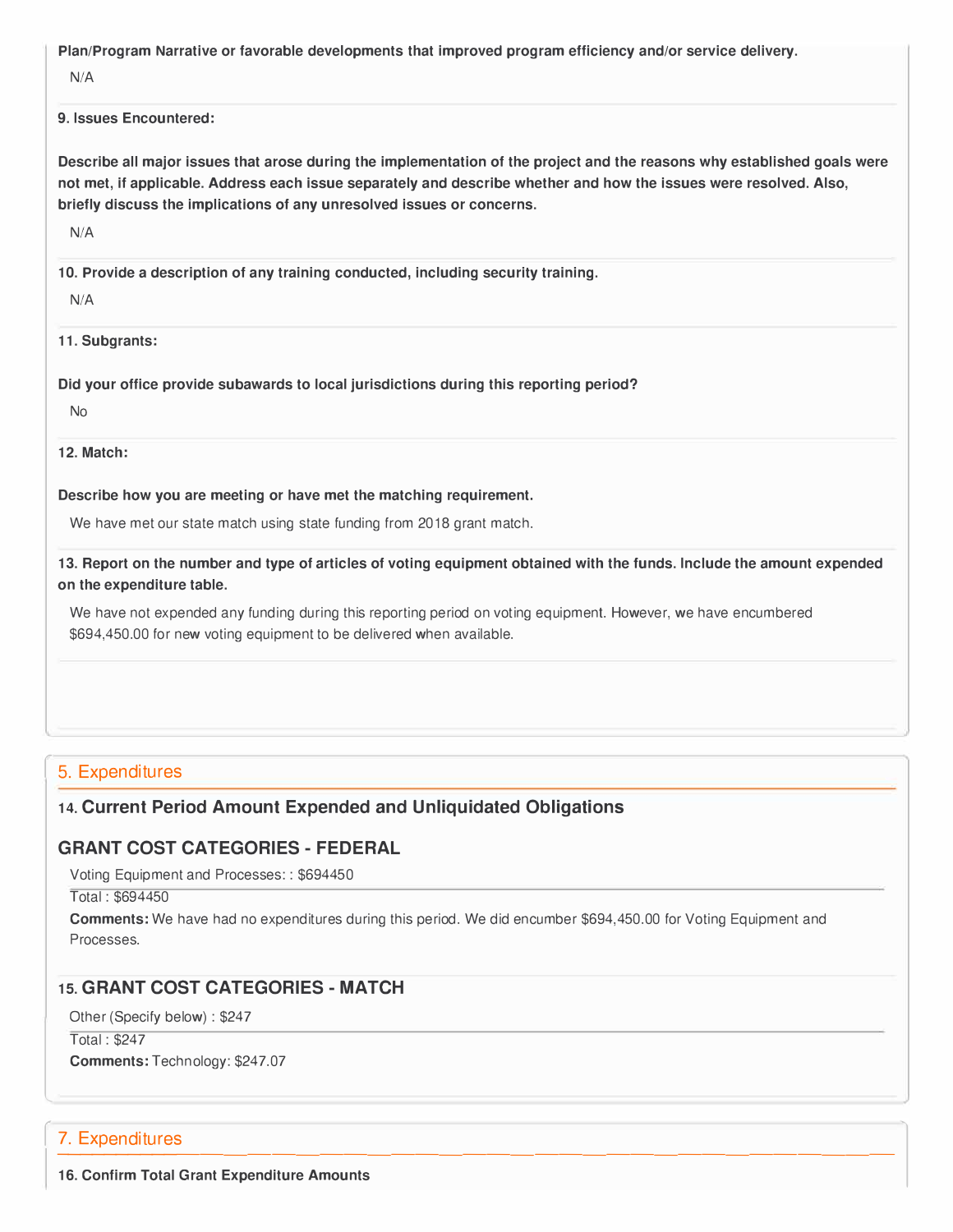Total : \$694697

#### **0MB CONTROL NUMBER: 3265-0020**

## 8. Certification

**Name and Contact of the authorized certifying official of the recipient.** 

#### **First Name**

SOMMER

**Last Name** 

STURGEON

**Title** 

FISCAL ADMINISTRATIVE OFFICER

**Phone Number** 

**Email Address** 

**17. Add another contact to send a copy of submission confirmation and edit link?**

**Signature of Certifying Official:** 

mmer Sturgeon

l Signature of: SOMMER STURGEON

## 9. Report Submitted to EAC